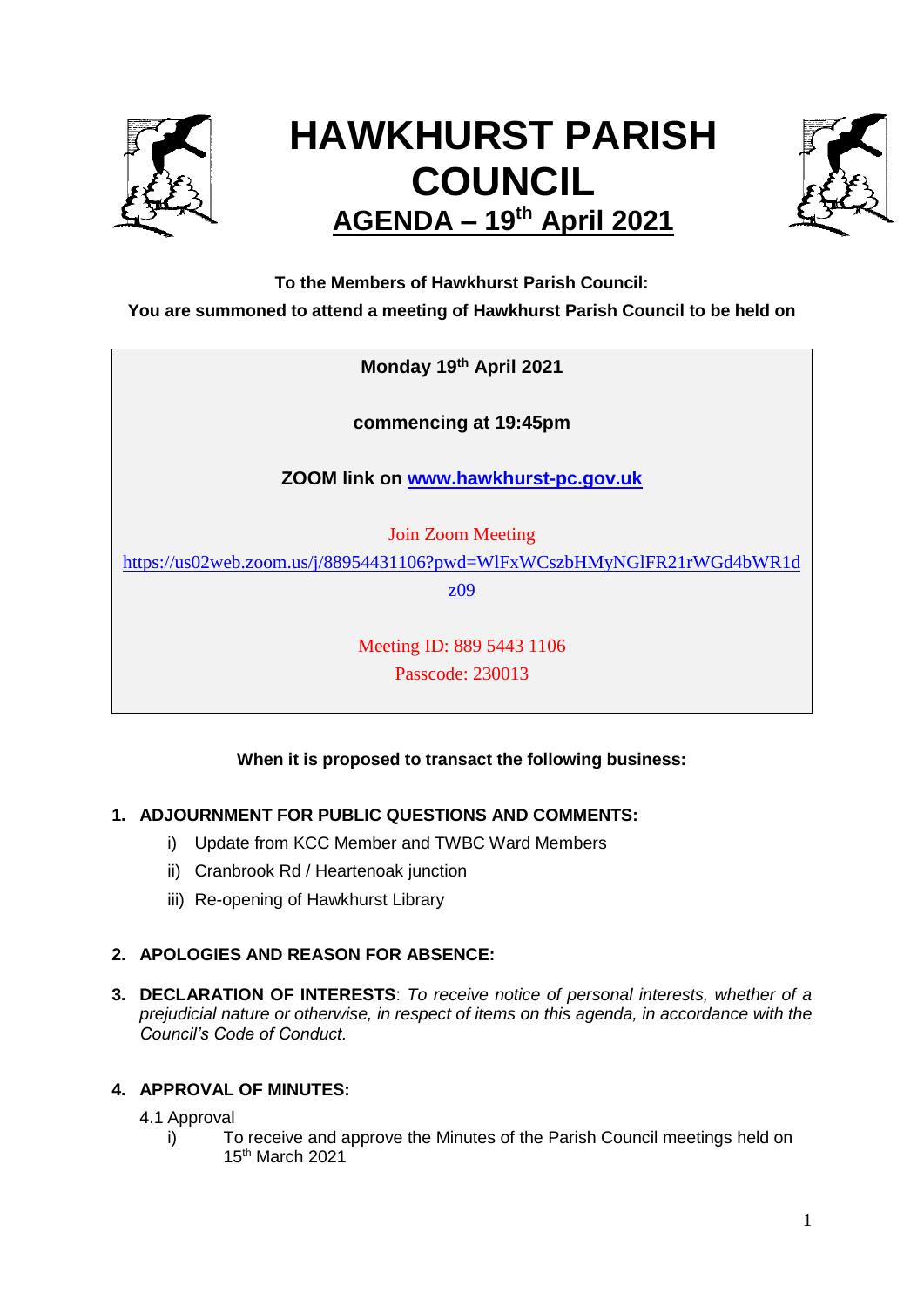ii) To note the minutes of the Strategy, Administration and projects Committee 12th April 2021 and the Community Centre Working Group 29th March 2021

## **5. MATTERS ARISING FROM PREVIOUS MINUTES**

- i) **Park Lane / Bedgebury** (13.7.2020/1.1) update from meeting Cllr Appelbe
- ii) **Hawkhurst Broadband - Community Interest Company –** (14.12.20/5.7) Cllr Taylor-Smith

#### **6. PLANNING**

6.1 Planning applications to be considered to follow

| <b>No</b> | <b>Application No</b> | Proposal                                                                                                                                                                                                                                                                                                   | Location                                                                                            |
|-----------|-----------------------|------------------------------------------------------------------------------------------------------------------------------------------------------------------------------------------------------------------------------------------------------------------------------------------------------------|-----------------------------------------------------------------------------------------------------|
| 86        | 21/00857/FULL         | Demolition of existing single garage and<br>attached garden sheds; replacement with a<br>double garage with attached garden store<br>and office<br><b>Planning Application</b>                                                                                                                             | Springhill<br><b>Conghurst Lane</b><br><b>Hawkhurst</b><br><b>Cranbrook Kent</b><br><b>TN18 5DX</b> |
| 87        | 21/00892/FULL         | Area of hardstanding to provide parking and<br>turning (Retrospective)                                                                                                                                                                                                                                     | <b>Tarly Pit Potters</b><br>Lane Hawkhurst<br><b>Cranbrook Kent</b>                                 |
| 88        | 21/00574/LBC          | Internal alterations to Grade 2 listed house.<br>Removal of modern conservatory &<br>replacement with traditional orangery. Minor<br>alterations to coach house, including<br>reinstatement of missing external doors and<br>replacement of existing asbestos lean-to roof<br>with new standing seam roof. | <b>Hensill House</b><br><b>Hensil Lane</b><br><b>Hawkhurst</b><br>Cranbrook TN18<br>4QH             |
| 89        | 21/00573/FULL         | Internal alterations to Grade 2 listed house.<br>Removal of modern conservatory &<br>replacement with traditional orangery. Minor<br>alterations to coach house, including<br>reinstatement of missing external doors and<br>replacement of existing asbestos lean-to roof<br>with new standing seam roof. | <b>Hensill House</b><br><b>Hensil Lane</b><br>Hawkhurst<br>Cranbrook TN18<br>4QH                    |
| 90        | 21/00779/FULL         | Development of a two storey addition to the<br>existing almshouses containing 3 self<br>contained dwellings and a shared area;<br>removal of summerhouse; new gate;<br>associated parking and landscaping                                                                                                  | <b>Springetts</b><br><b>Almshouses Horns</b><br>Road Hawkhurst<br><b>Cranbrook Kent</b>             |
| 91        | 21/00432/ADV          | Advertisement: Hoarding with 2 stack boards<br>and flags<br><b>Planning Application</b>                                                                                                                                                                                                                    | The White House<br><b>Highgate Hill</b><br>Hawkhurst<br>Cranbrook TN18<br>4LB                       |

#### 6.2 Planning information on file

## **7. MATTERS FOR FURTHER DISCUSSION:**

7.1 Revised Financial Regulations – Cllr Taylor-Smith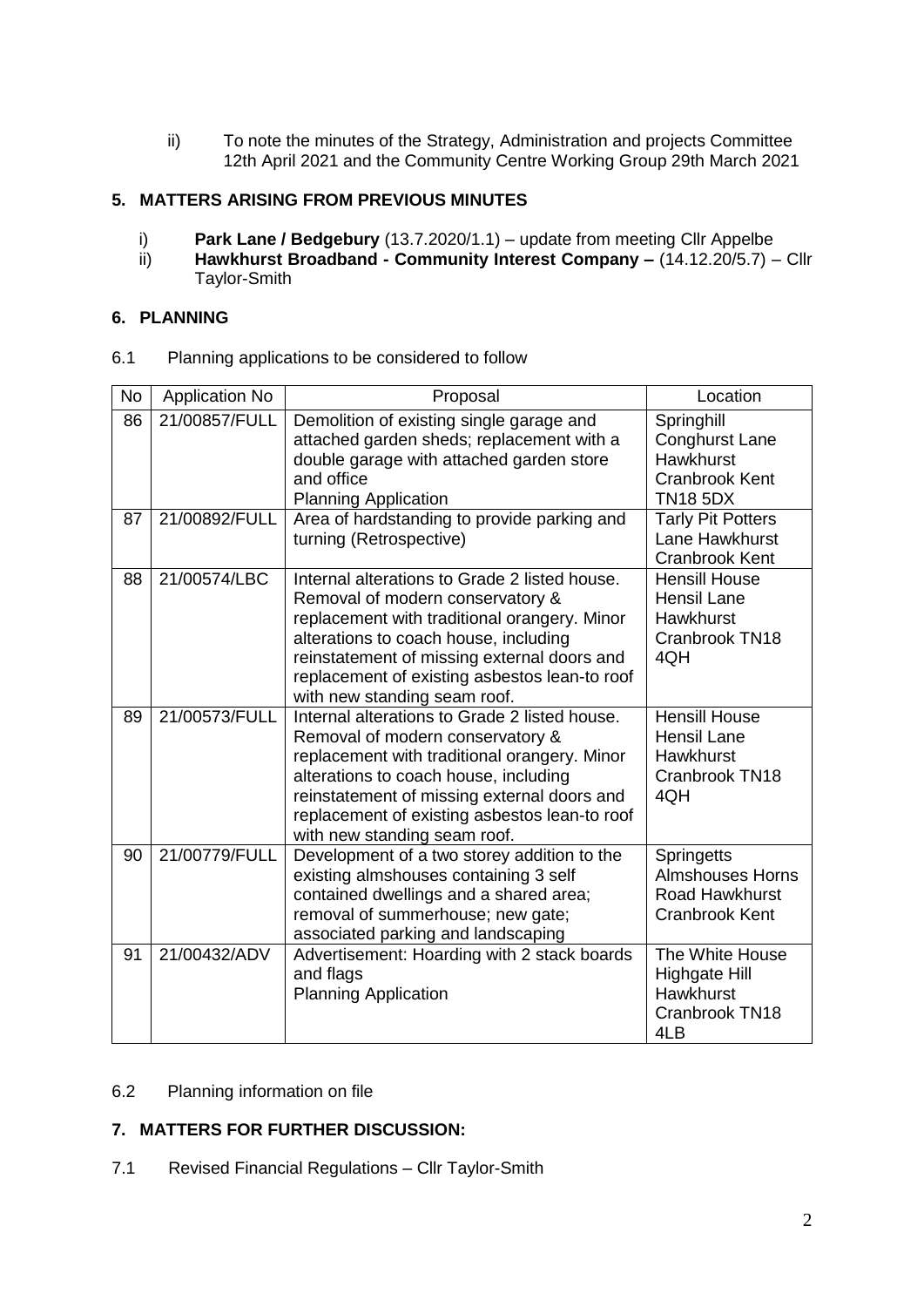- 7.2 Update on supporting local groups Clerk
- 7.3 Unaudited end of 2020/21 year out turn RFO report
- 7.4 Scribe Cemetery package Cllr Cory
- 7.5 Decision making virtual meetings or delegated decision until actual meetings are viable – verbal Cllr Escombe
- 7.6 Consultation on Tunbridge Wells Borough Council pre-submission consultation
- 7.7 Honorary Freeman
- 7.8 Proposal by Tunbridge Wells Borough Council to sell off the area of land in Fieldways to Dandara – Verbal Cllr Escombe
- 7.9 Verbal update on Parish Election Verbal Clerk

## **8. REPORTS OF COMMITTEE CHAIRMEN AND UPDATES**

- 8.1 Community Centre Working Group 29th March 2021 Cllr Whittle to update
- 8.3 Strategy Administration and Projects Committee 12<sup>th</sup> April 2021 Cllr Taylor-Smith to update
- 8.4 Facility and Services Committee
- a) Approval of Mr Westgate's Headstone circulated
- b) Proposed street party Friday 25<sup>th</sup> June 2021

#### **9. Finance**

| 9.1 Monthly Income and expenditure March 2021 |   |                       |                    |
|-----------------------------------------------|---|-----------------------|--------------------|
| Accounts for payment                          | £ | 20,266.05 to 19.04.21 |                    |
| Payment received                              | £ |                       | 461.22 to 31.03.21 |
| <b>Net Expenditure</b>                        |   | $-E$ 19,804.83        |                    |
| Cambridge & Counties                          | £ | 88,291.16 to 30.04.20 |                    |
| <b>Cambridge Building Society</b>             | £ | 84,635.37 to 31.12.20 |                    |
| <b>Lloyds Current</b>                         | £ | 10,315.83 to 31.03.21 |                    |
| Lloyds Access Reserve                         |   | 22,807.02 to 31.03.21 |                    |

#### 9.2 Agreement to pay payments schedule – circulated

#### **10. CORRESPONDENCE**

| <b>No</b> | <b>Date</b> | <b>From</b>       | <b>Issue</b>                                                                    |
|-----------|-------------|-------------------|---------------------------------------------------------------------------------|
|           | Various     | Various residents | Council Precept increase – information on<br>website                            |
|           | 5.4.21      | Mrs. Long         | Thanking the Council for Honorary Freewoman<br>and happy to do a taking history |